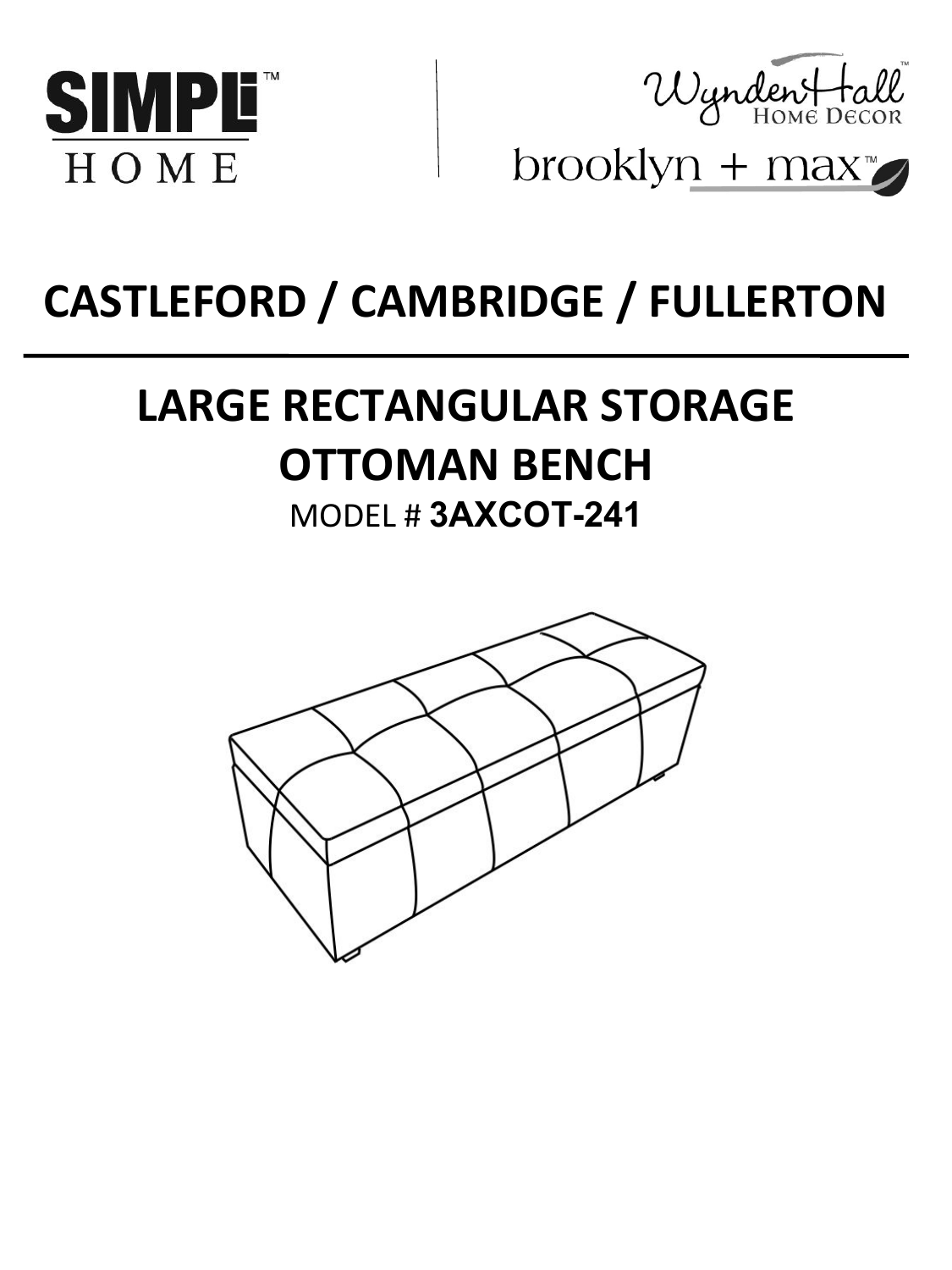

# **FOR REPLACEMENT PARTS OR HELP WITH ASSEMBLY PLEASE CONTACT US AT: [simpli-home.com/customer-support](http://simpli-home.com/customer-support) PLEASE ENSURE TO HAVE THE MODEL # FROM THE PACKAGING OR INSTRUCTION BOOKLET**

## **TO RETURN THE PRODUCT: PLEASE CONTACT THE RETAILER WHERE THE ITEM WAS PURCHASED FROM**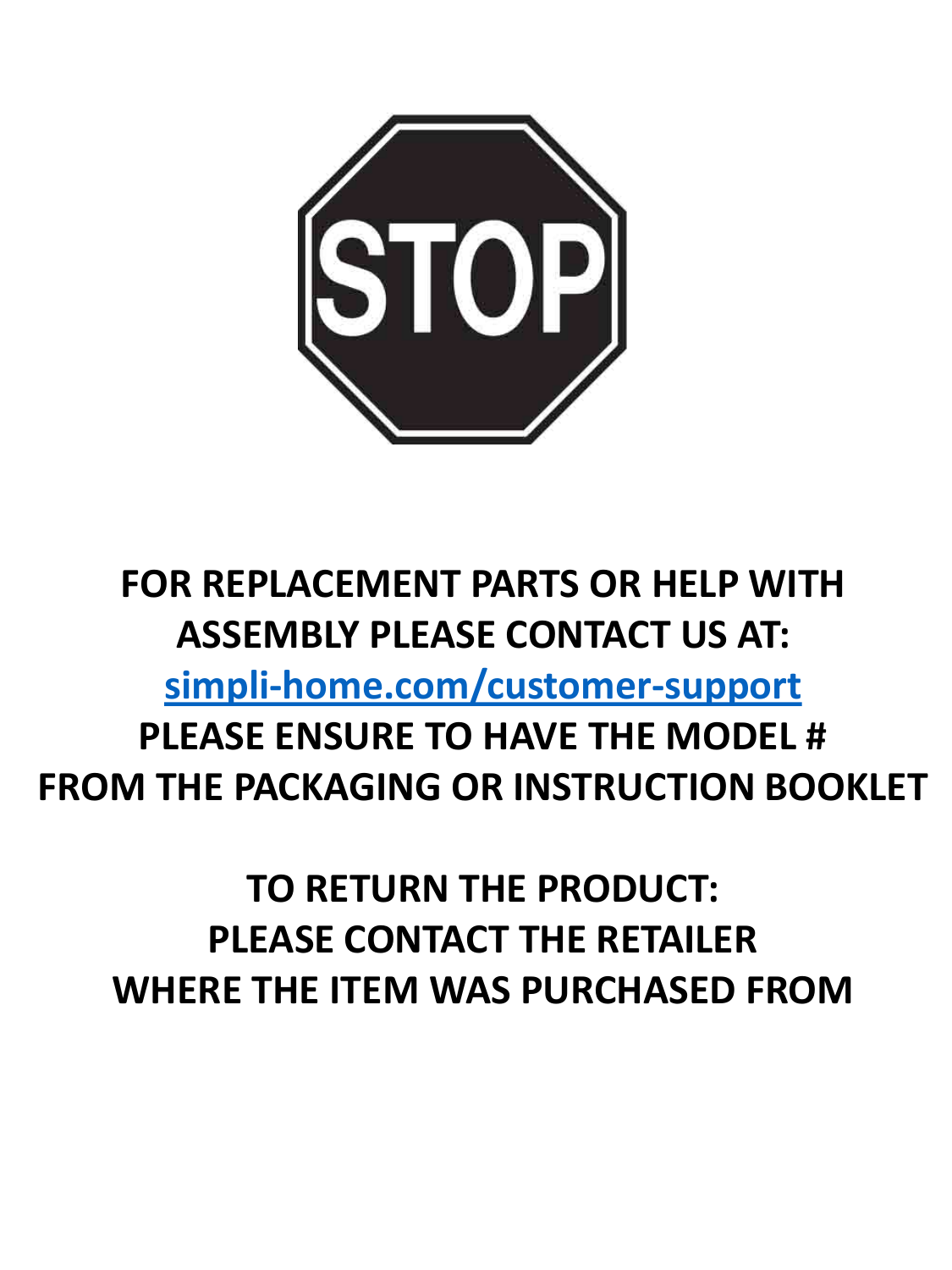



brooklyn +  $max^*$ 



# **Upload an image of our furniture in your home with a short review to our facebook page for a chance to**

Win up to \$3000 of **Simpli Home** furniture!!!

www.facebook.com/simplihomefurnishings

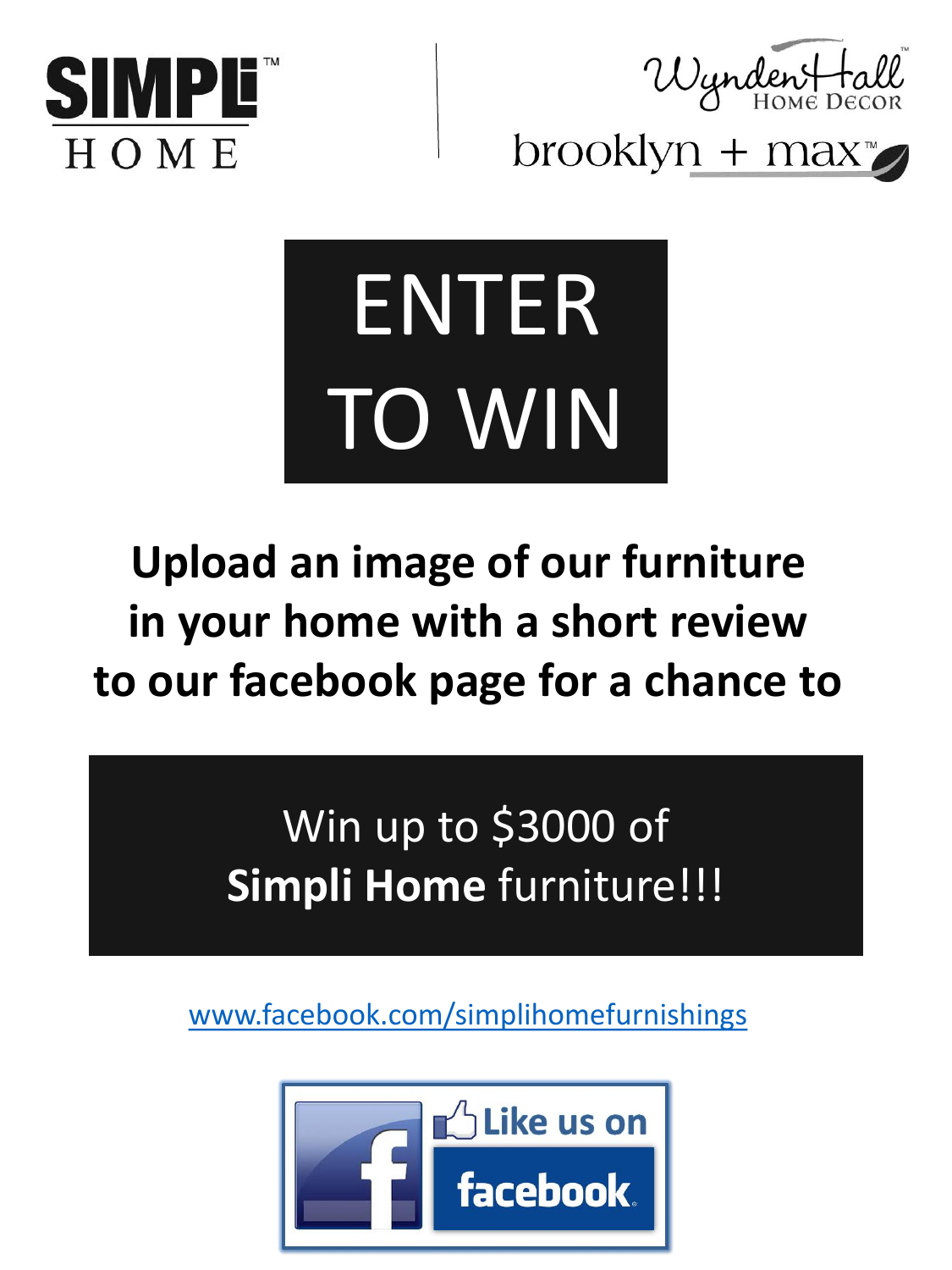**IMPORTANT**: Please read this manual carefully before beginning assembly of this product. Keep this manual for future reference.

#### **SAFETY INFORMATION**

Identify all the parts and hardware. Do not discard of the packaging until you have checked that you have all of the parts and hardware required. Hardware package may have spare parts.

**WARNING:** This item contains small parts which can be swallowed by children and pets. Keep children and pets away during assembly. To avoid danger of suffocation, always keep plastic bags away from children and pets. We recommend that you assemble this unit on a flat smooth surface to avoid scratches. If using power tools, set the tool to low torque to avoid damage.

#### **May require 2 people for ease of assembly.**

### **CARE and MAINTENANCE**

Wipe regularly with clean water and a damp, clean, soft white cloth.

General cleaning can be done as needed with a mild detergent and water solution. Always rinse with clean water and dry.

For heavy soiling, dampen a soft white cloth or soft bristle brush.

Use care as scrubbing can damage the surface.

More difficult stains can be treated, but this should be occasional, not daily cleaning.

ANY cleaning solution used must be removed with clean water and a clean white cloth. Cleaning residue left on the material can cause it to dry out and crack, or affect the color.

DO NOT use any cleaners with corrosive ingredients (lye, acids or ammonia).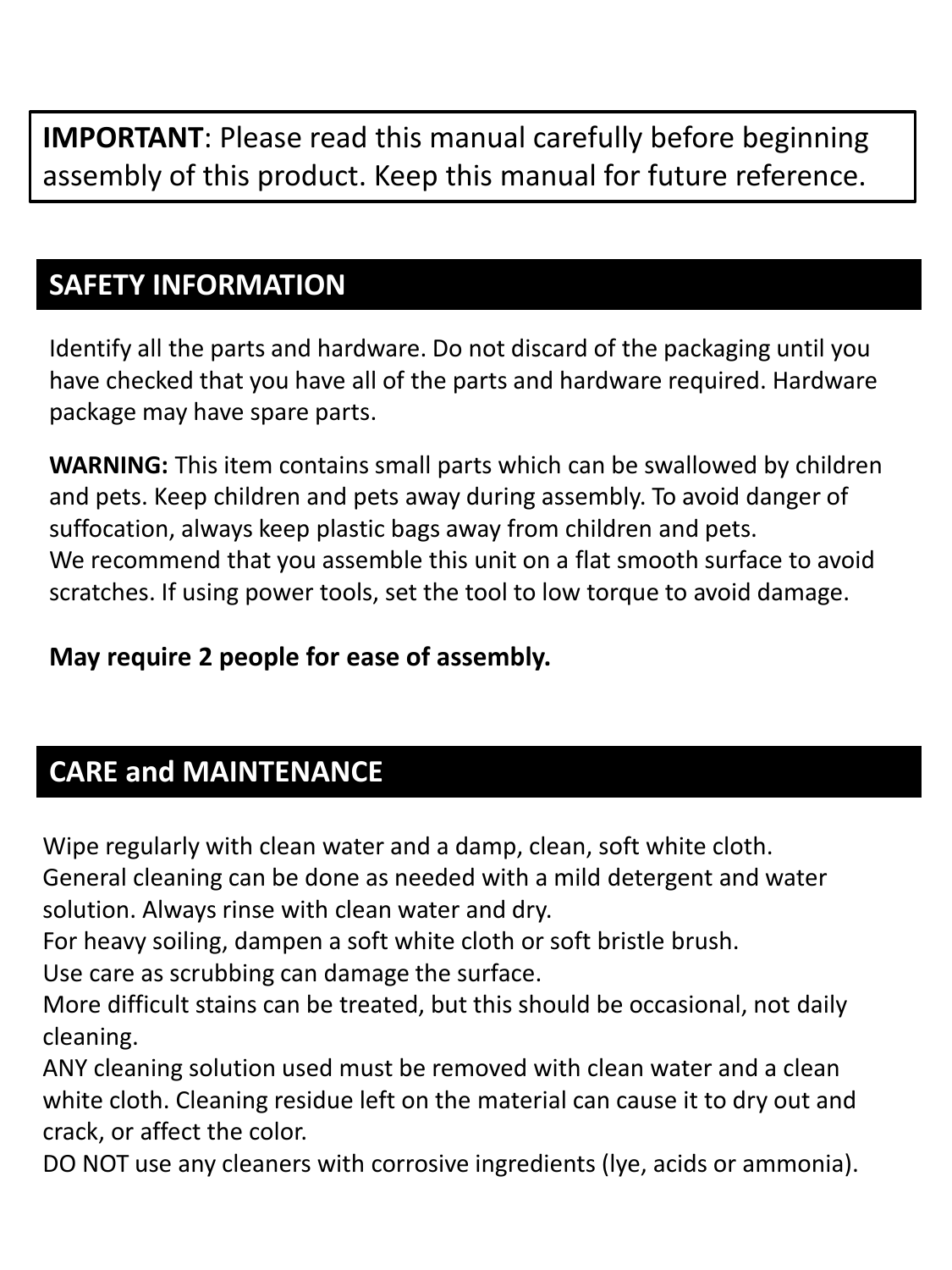### **PRE-ASSEMBLY INFORMATION**

#### **PARTS DESCRIPTION**



**NEED HELP?** For help with assembly or if you are missing a part, Please call customer service at 1-866-518-0120 ext. 262 (9 am to 4 pm EST)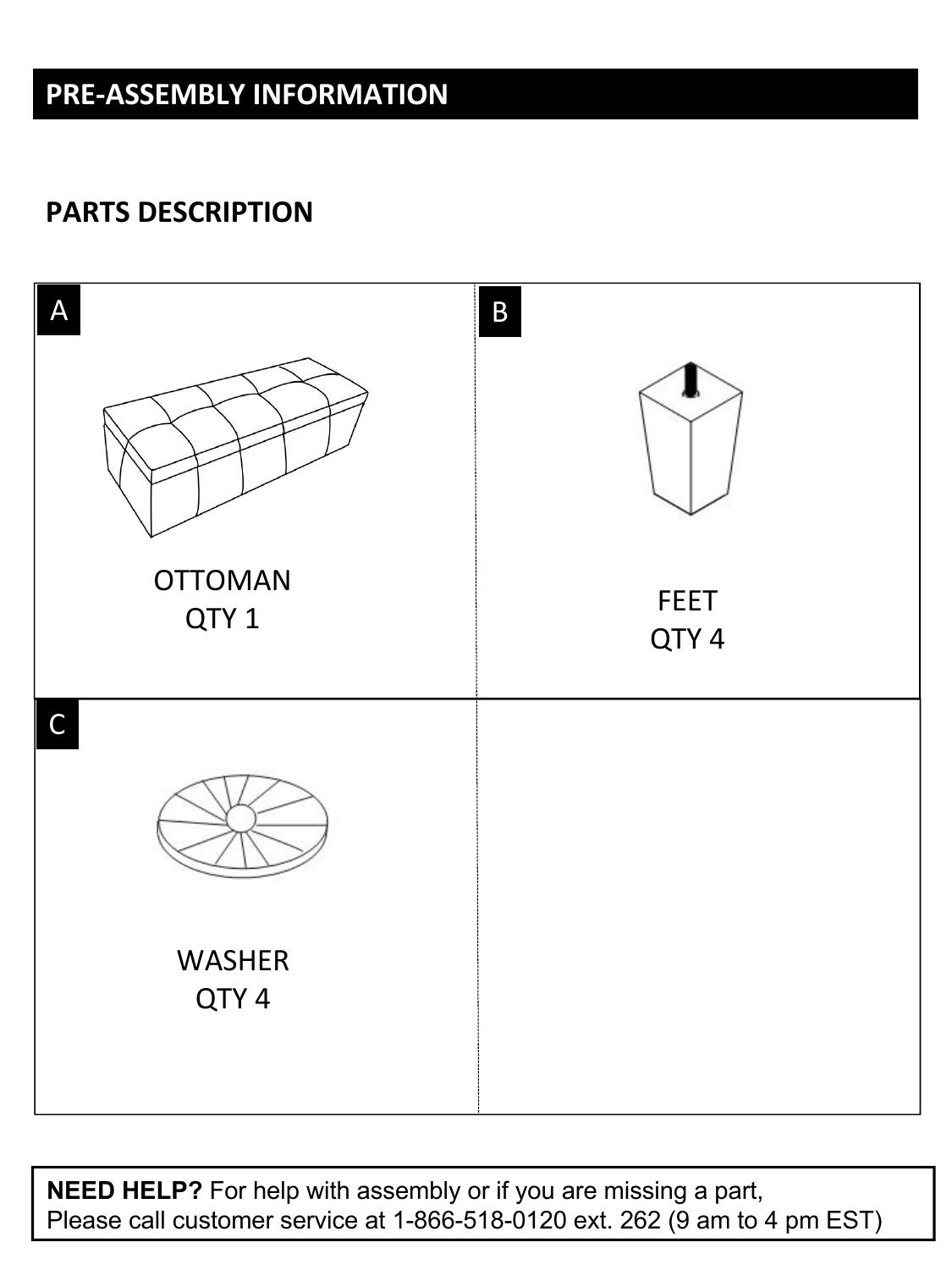### **ASSEMBLY**

**STEP 1**



Place Ottoman (A) on its back on a flat smooth surface. Attach the Feet (B) using Washers (C) to each corner. Turn Ottoman (A) right side up.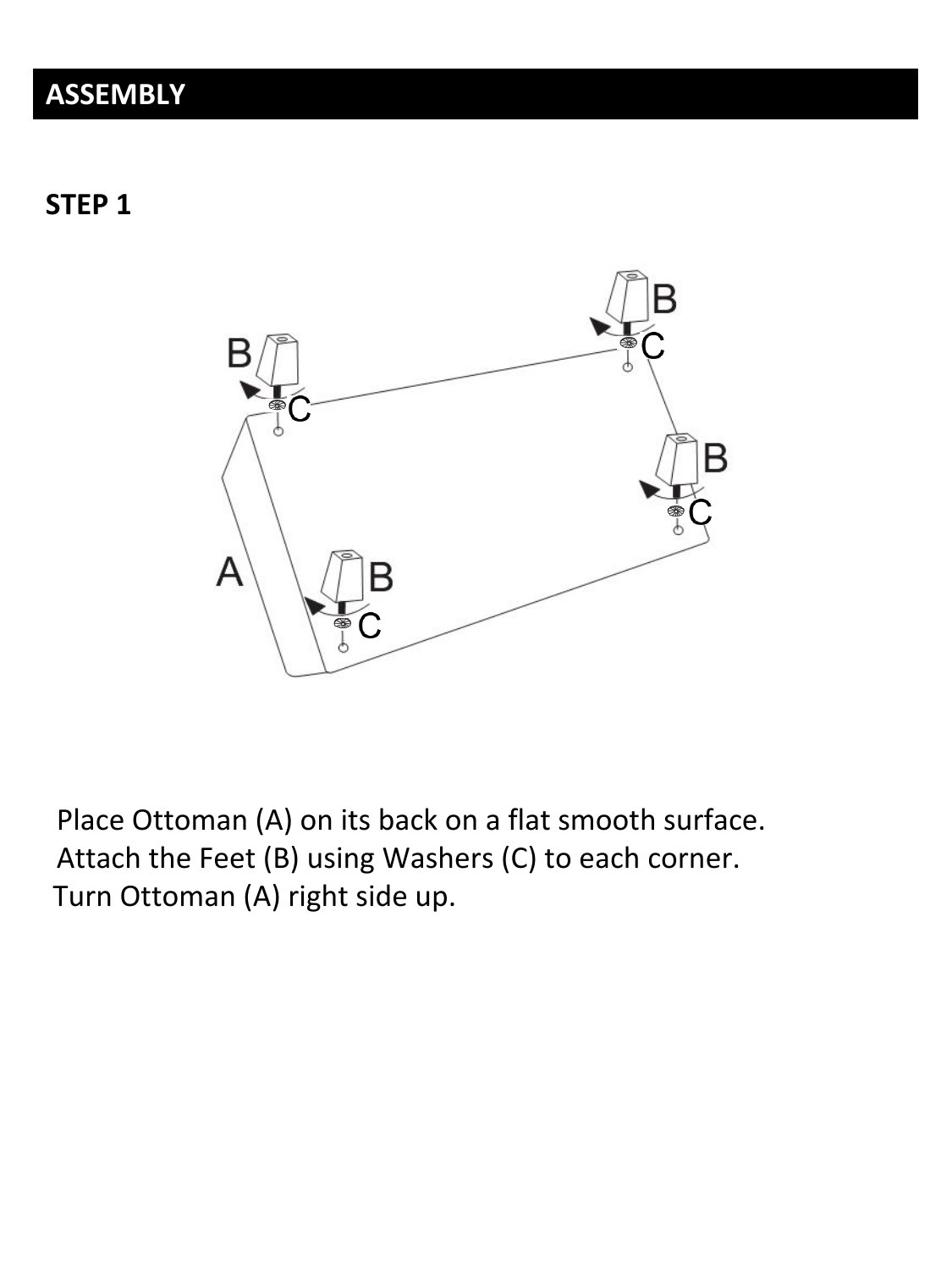



 $W$ yndent to<br>brooklyn + max

#### **WARRANTY**

Thank you for purchasing a **Simpli Home – Wyndenhall – Brooklyn + Max** product. These products have been made to demanding, high-quality standards and are guaranteed for domestic use against manufacturing faults for a period of 12 months from the date of purchase. This warranty does not affect your statutory rights.

In case of any malfunction of your product (failure, missing parts, etc.) please contact us at our toll free service line at 1-866-518-0120 ext. 262 from 9 am to 4 pm, Monday to Friday, Eastern Standard Time or by email at **[simpli-home.com/customer-support.](http://simpli-home.com/customer-support)**

We reserve the right to repair or replace the defective product, at its discretion.

This product is guaranteed for 12 months if used for normal purposes. Any warranty is invalid if the product has been overloaded or subject to neglect, improper use or an attempted repair by other than an authorized agent. Heavy-duty or daily professional/commercial usage are not guaranteed.

Due to continuous product improvement, we reserve the right to change the product specifications without prior notice.